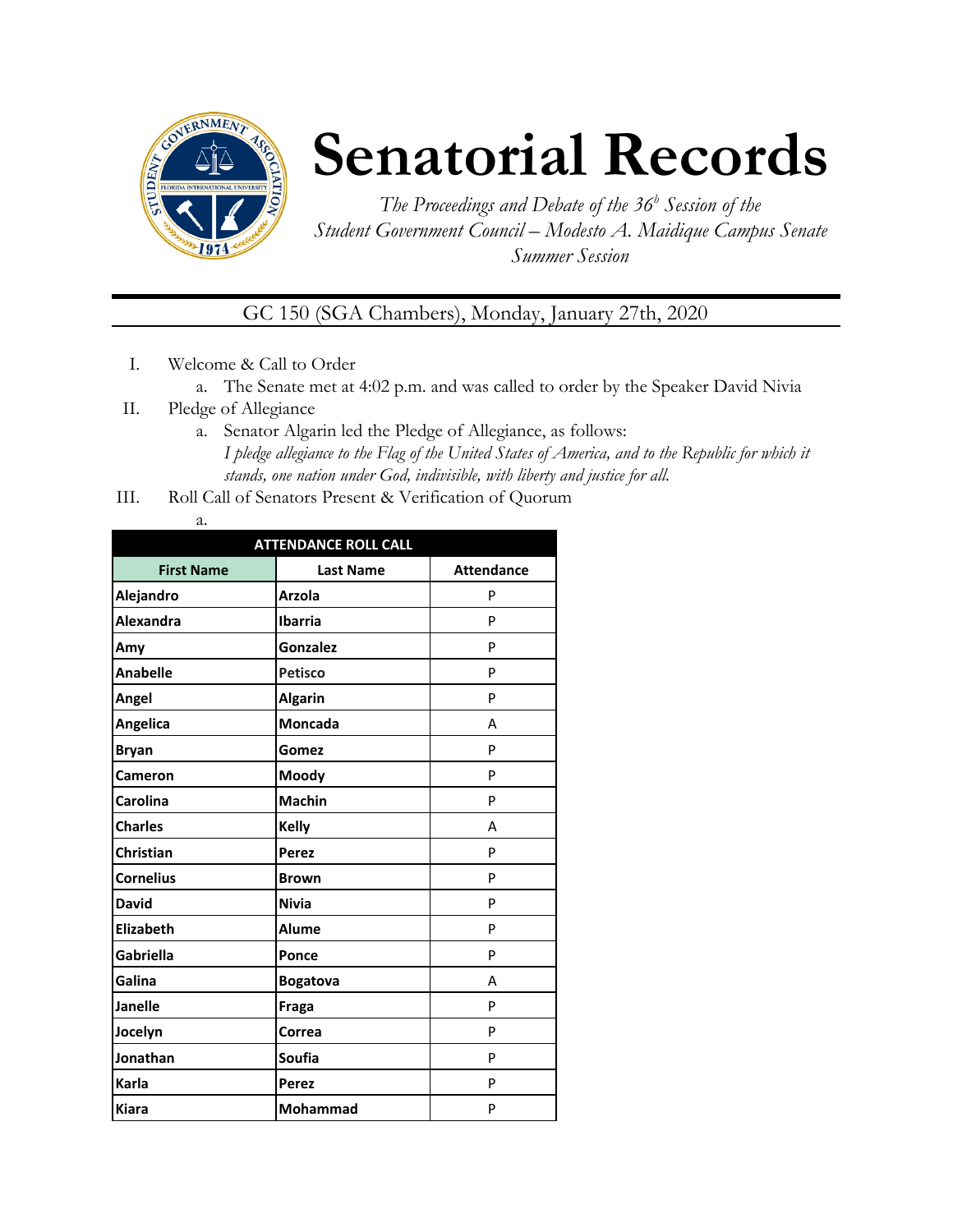| <b>Mallory</b>          | <b>Fortuno</b>   | P                  |
|-------------------------|------------------|--------------------|
| <b>Marko</b>            | <b>Nikitovic</b> | A                  |
| Maryam                  | Rafieifar        | P                  |
| <b>Matthew</b>          | <b>Beck</b>      | P                  |
| Meena                   | <b>Mohan</b>     | P                  |
| <b>Michaela</b>         | <b>Mills</b>     | P                  |
| <b>Molly</b>            | <b>Schantz</b>   | P                  |
| <b>Rose</b>             | Ingraham         | P                  |
| Santiago                | <b>Arias</b>     | P                  |
| <b>Shahnwaz</b>         | Rafi             | P                  |
| Van                     | Le               | P                  |
| <b>VACANT</b>           | <b>VACANT</b>    |                    |
| <b>VACANT</b>           | <b>VACANT</b>    |                    |
| <b>VACANT</b>           | <b>VACANT</b>    |                    |
| <b>VACANT</b>           | <b>VACANT</b>    |                    |
| <b>VACANT</b>           | <b>VACANT</b>    |                    |
| <b>VACANT</b>           | <b>VACANT</b>    |                    |
| <b>SENATE SEATS</b>     | 38               |                    |
| <b>VACANT SEATS</b>     | 7                | QUORUM             |
| <b>SENATORS PRESENT</b> | 28               | <b>ESTABLISHED</b> |
| <b>AMT FOR QUORUM</b>   | 16               |                    |

b. The roll was called and a quorum was verified with 28 Senators present.

IV. Approval of the Minutes from January 13th, 2020

- a. Senator Ingraham moves to approve the minutes from January 13th, 2020. Senator Arzola seconds. Motion passes.
- V. Adoption of the Agenda
	- a. Senator Arzola moves to adopt the agenda. Senator Ibarria seconds. Motion passes
- VI. Invited Speakers

*Point of Personal Privilege for Senator Karla Perez at 4:05pm; Returned at 4:07pm*

- a. Elections Commissioner Tatiana Aravelo (Congratulations on both your birthday & at achieving the highest award at MUN)
- b. Emoluments Presentation President Rosell [https://docs.google.com/spreadsheets/d/1L0W5qyam\\_Orw8v\\_uiNFKfKzA19Wd](https://docs.google.com/spreadsheets/d/1L0W5qyam_Orw8v_uiNFKfKzA19WdABSRZzeibttDGNc/edit?usp=sharing) [ABSRZzeibttDGNc/edit?usp=sharing](https://docs.google.com/spreadsheets/d/1L0W5qyam_Orw8v_uiNFKfKzA19WdABSRZzeibttDGNc/edit?usp=sharing)
- c. Executive Order President Rosell [https://drive.google.com/file/d/1S5hocCQVQxZuilU0rLQcDJLzEdjc5g8p/view?us](https://drive.google.com/file/d/1S5hocCQVQxZuilU0rLQcDJLzEdjc5g8p/view?usp=sharing) [p=sharing](https://drive.google.com/file/d/1S5hocCQVQxZuilU0rLQcDJLzEdjc5g8p/view?usp=sharing)

Senator Algarin moves to limit council reports to 2 minutes. Senator Gomez seconds. Motion passes.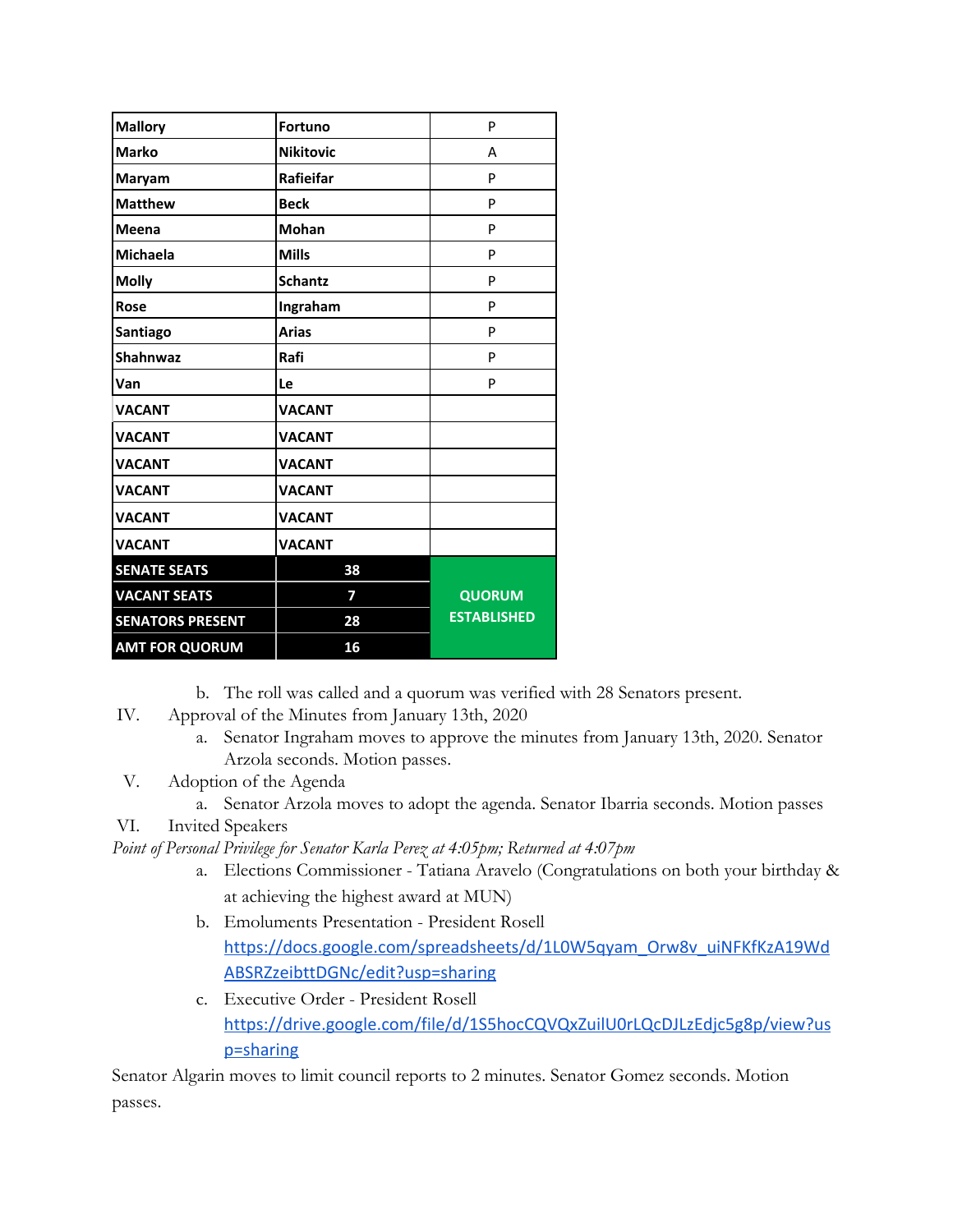- d. Council Reports
	- i. Student Programming Council
		- 1. Uproar- over 11 collaborations
		- 2. Women in Engineering Empowerment Panel at EC Jan. 29th 1-4pm.
		- 3. Opening up applications in March
			- a. March 2nd for E-board
			- b. March 16th for officers
		- 4. Working with BBC SPC to bring a campus movie festival
	- ii. Homecoming Council
		- 1. Coming up for confirmation. Will give their report later on.
	- iii. Black Student Union
		- 1. BSU Game Night
			- a. 80 attendees
		- 2. General Body meeting
			- a. 89 attendees
		- 3. Career Readiness event
			- a. Discussed professionalism and gave critiques of resume
		- 4. Community Service event
			- a. Went to Miami Rescue Mission Bargain Barn
		- 5. 2020 Vision event at BBC
			- a. 80 attendees
		- 6. MLK Commemorative Dinner on January 23rd
			- a. About 81 attendees
	- iv. Council for Student Organizations
		- 1. Senator Arzola moves to summon a CSO representative to the next meeting. Senator Arias seconds. Motion passes.
	- v. Residence Hall Association
		- 1. Past Events
			- a. Fall Fest
				- i. About 500 student attendees
			- b. Fall Feast
				- i. About 200-250 students attendees
		- 2. On Feb 9th we have our first general body meeting from 6-7pm
		- 3. Working on starting Resident and Student Appreciation Week a. From February 10-14th
		- 4. Working on even for March called "Sleep out for the Homeless"
		- 5. Looking for collabs
	- vi. Multi-Faith Council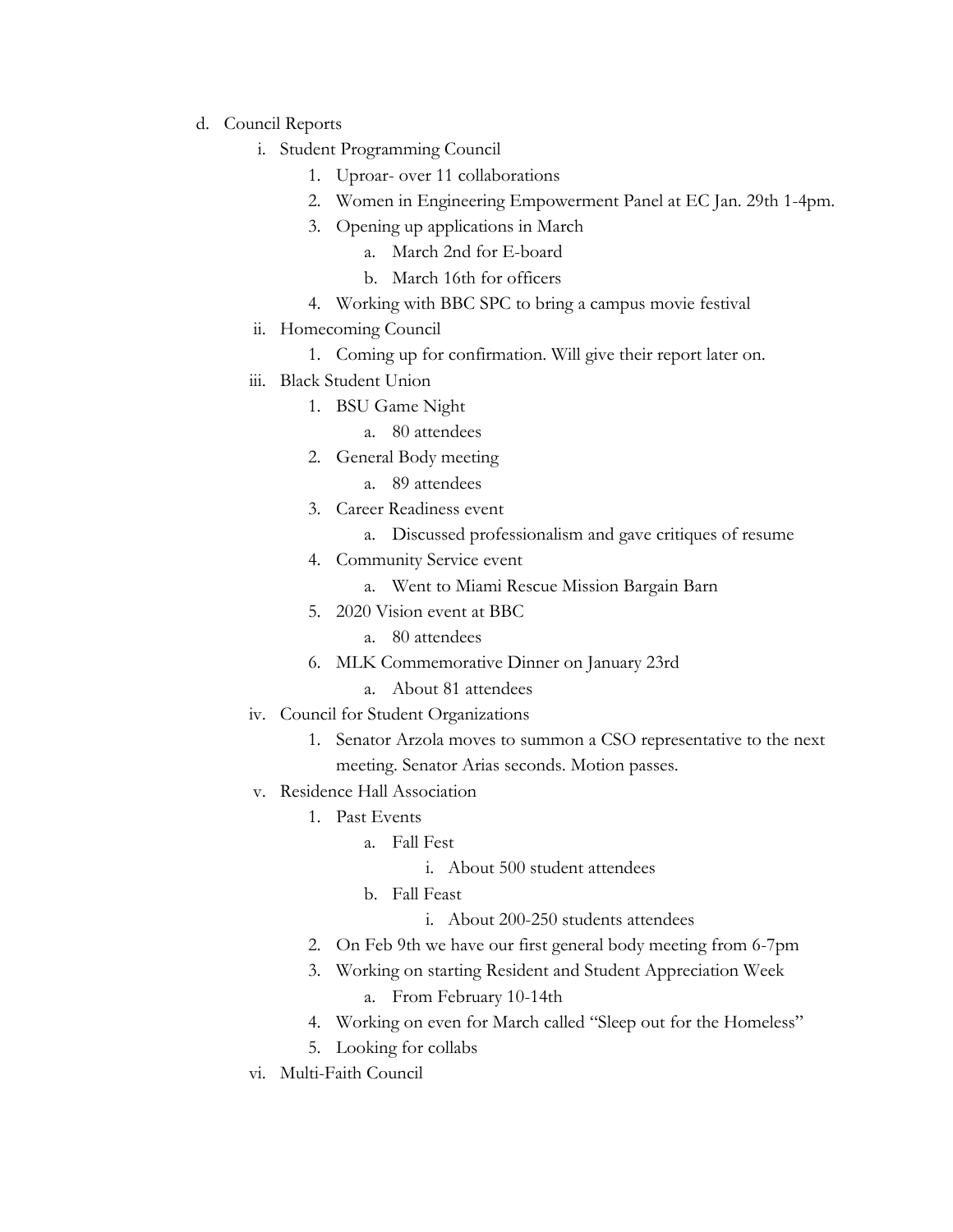- 1. Senator Arzola moves to summon a representative to the next meeting. Senator Arias seconds. Motion passes.
- e. MUN Presentation by Michelle Rosario
	- i. Won at Montreal Canada Conference with second overall
- VII. Committee Reports
	- a. Finance Committee
		- i. \$4,409 left on budget
		- ii. Passing 2 appropriations today
		- iii. If you have any questions, please contact sgafinance@fiu.com
		- b. Rules, Legislation, and Judiciary Committee
			- i. Ask everyone to read over SB3607- Judicial Reform Act
				- 1. Over the course of this week my committee will meet to propose amendments.
			- ii. If you have any questions, please contact sgarules@fiu.edu
		- c. Operational Review Committee
			- i. We currently don't have a Chair.
				- 1. We will wait to have a Chair to have a set meeting time that works for everyone.
			- ii. Model United Nation audit report is ready.

Senator Algarin moves to add the MUN audit report to next senate meeting old business. Senator Arzola seconds. Motion passes.

*Point of Personal for senator Algarin at 4:27pm; Returned at 4:34pm*

- iii. If you have any questions, please contact sgaorc $@$ fiu.edu
- d. Internal Affairs Committee
	- i. Finishing writing SOP for Internal Affairs
	- ii. Don't forget about office hours and allowing locations, began checking already.
	- iii. Senator Powers and Senator Jimenez have resigned.
	- iv. If you have any questions, please contact sgainternal@fiu.edu
- e. Student Advocacy Committee
	- i. No report
	- ii. If you have any questions, please contact sgaadvocacy@fiu.edu
- f. Graduate and Professional Students Committee
	- i. Met today with University Graduate School Dean and Associate Dean
		- 1. Discussed on research funding
		- 2. Talked about appropriation for GSAW
		- 3. Raised concerns on Engineering students about raise in stipend
	- ii. If you have any questions, please contact GPSC@fiu.edu
- VIII. Executive Board Reports
	- a. Speaker of the Senate
		- i. Census 2020
		- ii. Update the Senate Hours in the PPT.
		- iii. Congress will be on Feb. 17, 2020
		- iv. SGA Activity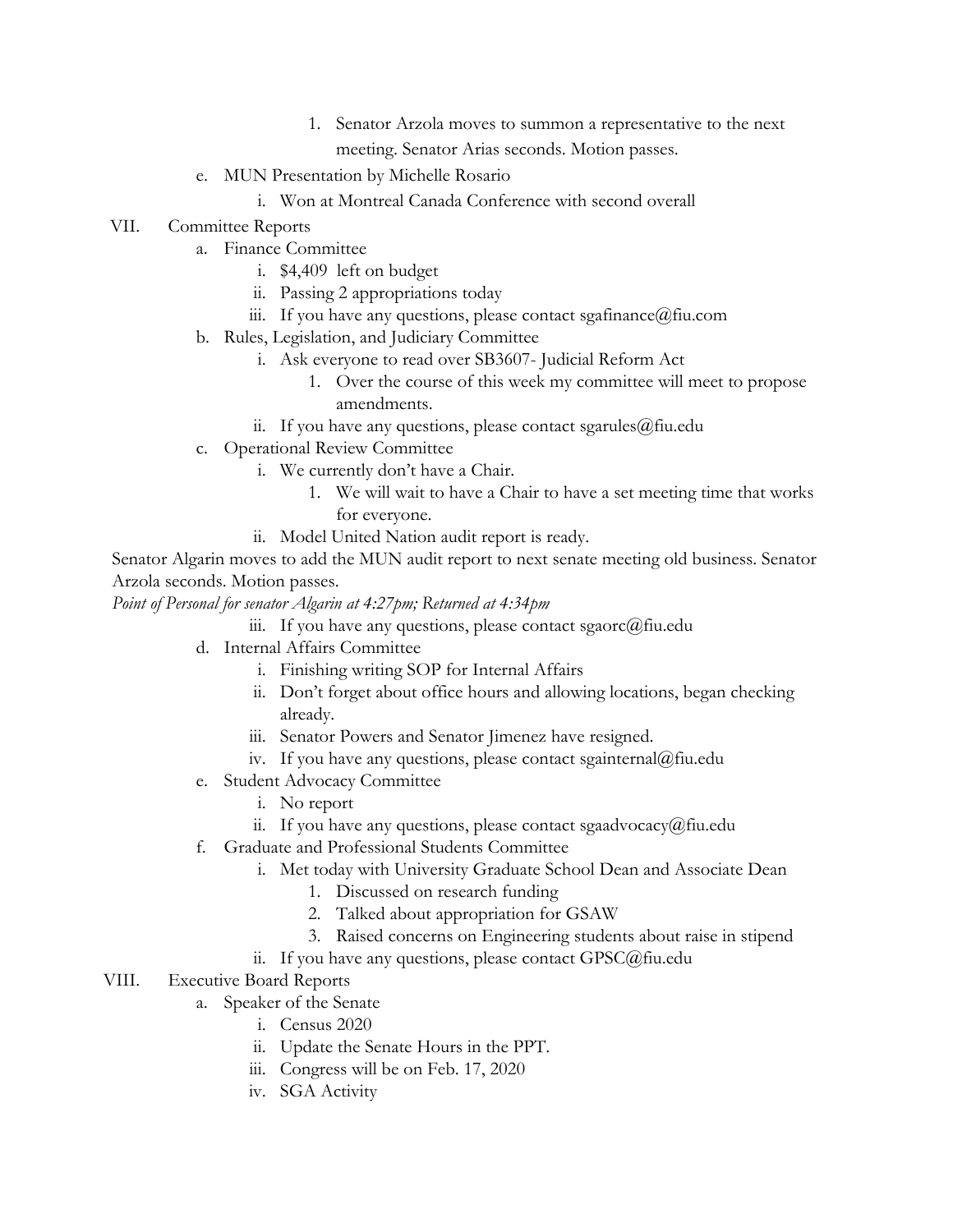- 1. Feb. 22nd
- v. Finance Committee
	- 1. Elizabeth Alume
	- 2. Chris Perez
	- 3. Carolina Machin
	- 4. Vacant
	- 5. Vacant
- vi. RLJC Committee
	- 1. Bryan Gomez
	- 2. Santiago Arias
	- 3. Rose Ingraham
	- 4. Matt Beck
	- 5. Jocelyn Correa
- vii. ORC Committee
	- 1. Karla Perez
	- 2. Johnathan Soufia
	- 3. Molly Schantz
	- 4. Mallory Fortuno
	- 5. Gaby Ponce
- viii. Internal Affairs Committee
	- 1. Alex Ibarria
	- 2. Alejandro Arzola
	- 3. Cameron Moody
	- 4. Kiara Mohammed
	- 5. Van Le
- ix. Student Advocacy Committee
	- 1. Janelle Fraga
	- 2. Anabelle Petisco
	- 3. Meena Mohan
	- 4. Cornelius Brown
	- 5. Amy Gonzalez
- x. GPSC
	- 1. Maryam Rafieifar
	- 2. Angelica Moncada
	- 3. Michaela Mills
	- 4. Shahnawaz Rafi
	- 5. Marko Nikitovic
	- 6. Angel Algarin
- xi. WhatsApp Admin
- xii. If you have any questions, please email sgaspeaker@fiu.edu
- b. Speaker Pro Tempore
	- i. No report
	- ii. If you have any questions, please email sgaprotemp@fiu.edu
- c. President Rosell
	- i. Leadership Summit this Saturday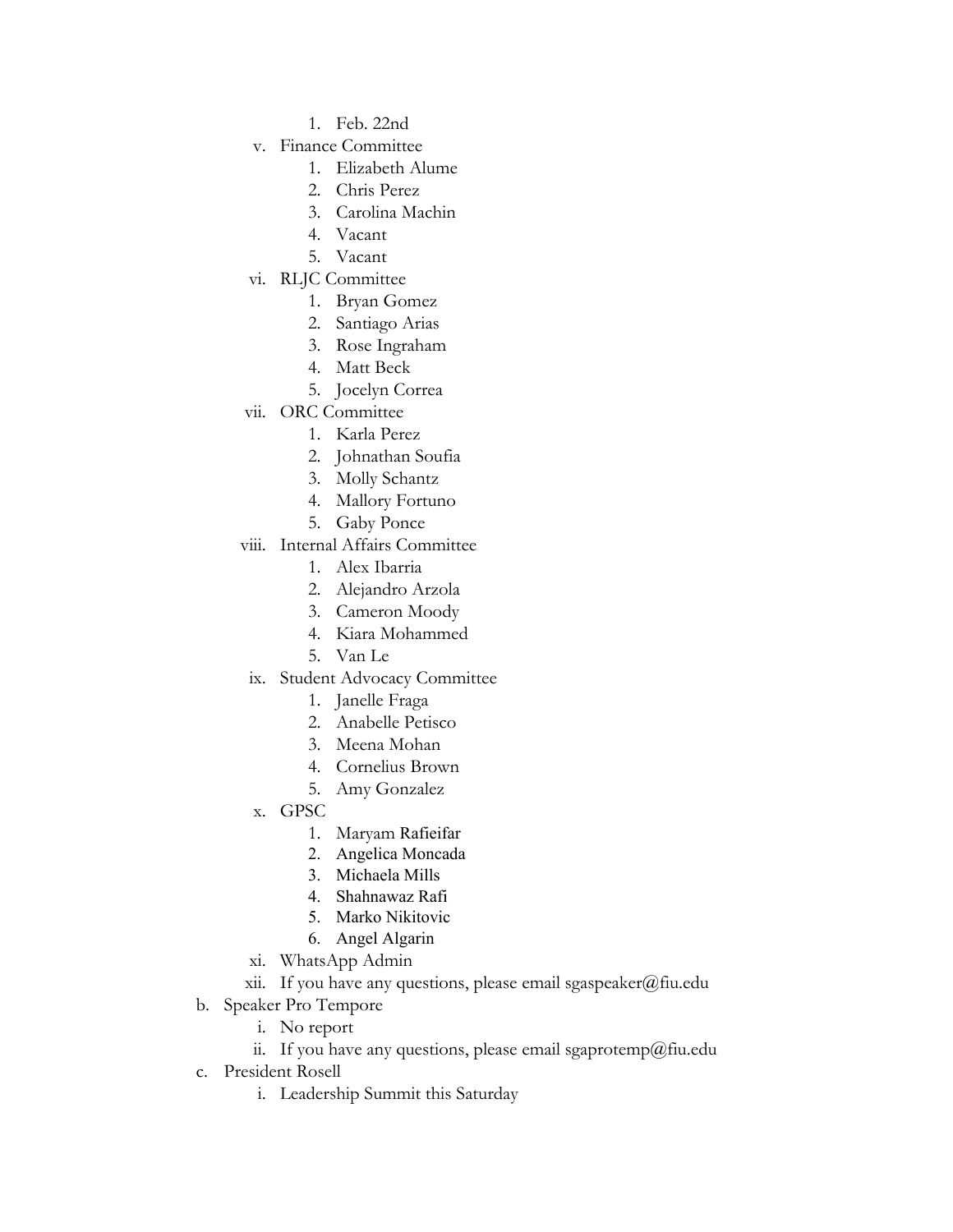- ii. If you have any questions, please email sgapres $@$ fiu.edu
- d. Vice President Ojeda
	- i. If you have any questions, please email sgavp $@$ fiu.edu
- e. Comptroller
	- i. "Attached you will find the latest updated Financial Report for this month, please remember that the University works a month-two months behind which is why while we have most totals for December and January we are missing some until these are closed out. I have bolded the line items that have been spent."
	- ii. If you have any questions, please email sgacomptrol $@$ fiu.edu
- f. Chief Justice
	- i. Judicial Spring elections refresher
	- ii. If you have any questions, please email  $\frac{\sigma}{\sigma}$  in  $\frac{\sigma}{\sigma}$
- IX. Special Orders
	- a. There were none.
- X. Vetoed Legislation
	- a. There were none.
- XI. Second Readings
	- a. There were none.
- XII. Unfinished Business
	- a. SB3605 Attendance Policy update
		- i. Senator Arias moves to amend wording suggesting to say "or chosen monthly Residence Hall Association meeting". Senator Brown seconds. Motion passes.
		- ii. Senator Algarin moves to amend to say "after the first unexcused absence the senator in violation will be made aware of the consequences of missing another meeting by the Internal Affairs Chair". Senator Fraga seconds. Motion passes.

*Point of Personal Privilege for Senator Petisco at 4:52pm, Dismissed*

iii. Arias moves to send SN3605 back to ROJC. Senator Perez seconds. Motion passes.

*Point of Personal Privilege for Senator Arias at 4:53pm; Returned at 5:02pm Point of Personal Privilege for Senator Mohan at 4:54pm; Dismissed.*

- b. UR 3609 Straws
	- i. Senator Arzola moves to amend the current resolution to be titled as UR3609. Senator Ibarria seconds. Motion passes.

*Point of Personal Privilege for Senator Brown at 4:59pm; Returned at 5:09pm*

- ii. Speaker Nivia moves to make UR 3609 be updated with the new format with ROJC. Senator Perez seconds. Motion passes.
- iii. Senator Ingraham moves to bypass 2nd reading. Senator Arzola seconds. Motion passes.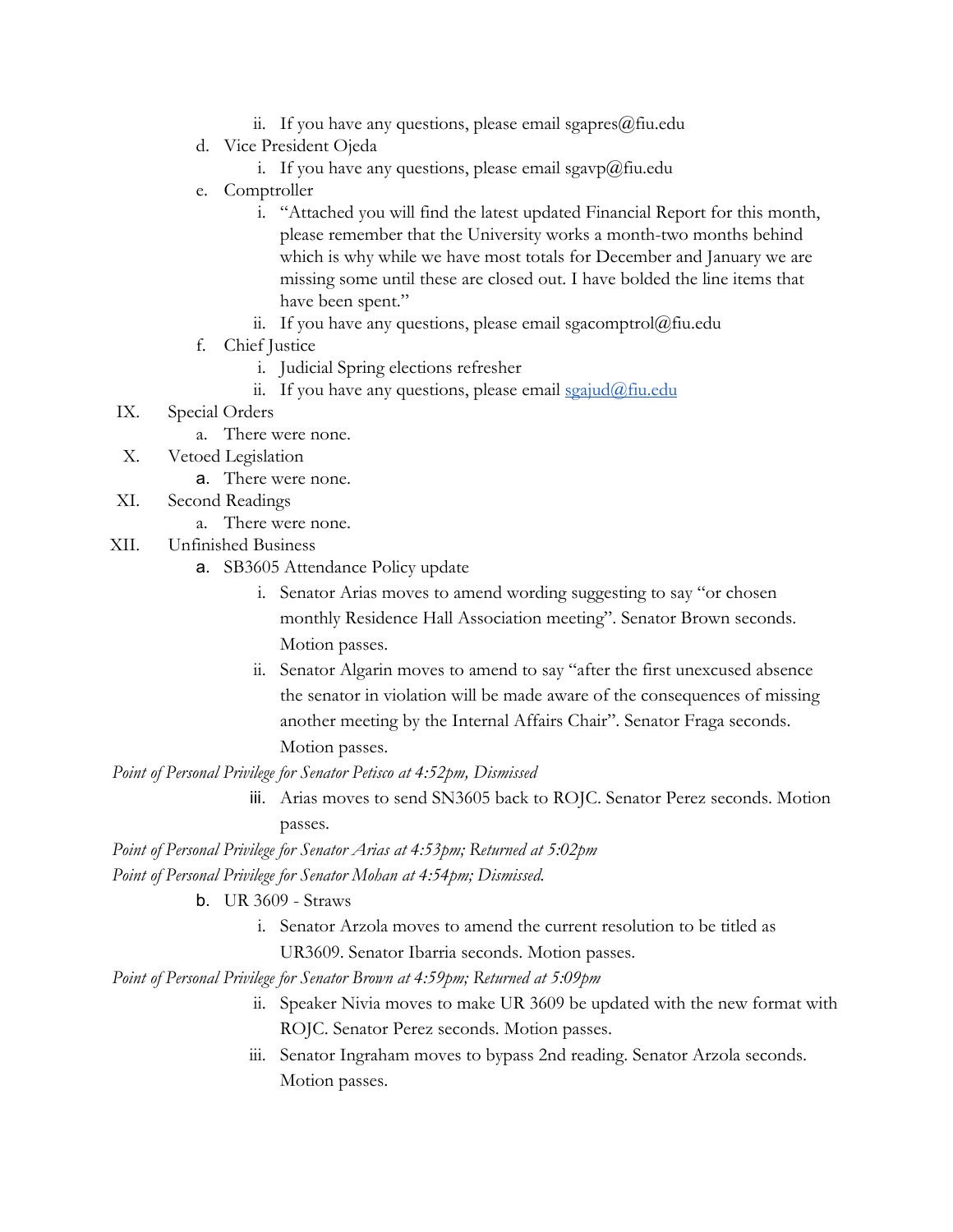iv. Senator Ingraham moves to go into voting. Senator Arzola seconds. Motion passes. 1.

| <b>VOTE ON</b>    |                  |                   |      |                              |  |
|-------------------|------------------|-------------------|------|------------------------------|--|
| <b>First Name</b> | <b>Last Name</b> | <b>Attendance</b> | Vote | Reason                       |  |
| Alejandro         | Arzola           | P                 | Υ    |                              |  |
| Alexandra         | Ibarria          | P                 | Υ    |                              |  |
| Amy               | Gonzalez         | P                 | Υ    |                              |  |
| Anabelle          | Petisco          | A                 |      |                              |  |
| Angel             | Algarin          | P                 | Υ    |                              |  |
| <b>VACANT</b>     | <b>VACANT</b>    |                   |      |                              |  |
| Bryan             | Gomez            | P                 | Υ    |                              |  |
| Cameron           | Moody            | P                 | Υ    |                              |  |
| Carolina          | Machin           | P                 | Υ    |                              |  |
| Charles           | Kelly            | A                 |      |                              |  |
| Christian         | Perez            | P                 | Υ    |                              |  |
| Cornelius         | Brown            | P                 |      |                              |  |
| David             | Nivia            | P                 | Υ    |                              |  |
| Elizabeth         | Alume            | P                 | Υ    |                              |  |
| Gabriella         | Ponce            | P                 | Υ    |                              |  |
| Galina            | Bogatova         | A                 |      |                              |  |
| Janelle           | Fraga            | P                 | Υ    |                              |  |
| Jocelyn           | Correa           | P                 | Υ    |                              |  |
| Jonathan          | Soufia           | P                 | Υ    |                              |  |
| Karla             | Perez            | P                 | Υ    |                              |  |
| Kiara             | Mohammad         | P                 | Υ    |                              |  |
| Mallory           | Fortuno          | P                 | Υ    |                              |  |
| Marko             | Nikitovic        | A                 |      |                              |  |
| Maryam            | Rafieifar        | P                 | Υ    |                              |  |
| Matthew           | Beck             | P                 | Υ    |                              |  |
| Meena             | Mohan            | Α                 |      |                              |  |
| Michaela          | Mills            | P                 | Υ    |                              |  |
| Molly             | Schantz          | P                 | Υ    |                              |  |
| Rose              | Ingraham         | P                 | Υ    |                              |  |
| Santiago          | Arias            | P                 | A    | Not present for presentation |  |
| Shahnwaz          | Rafi             | P                 | N    |                              |  |
| Van               | Le               | P                 | Y    |                              |  |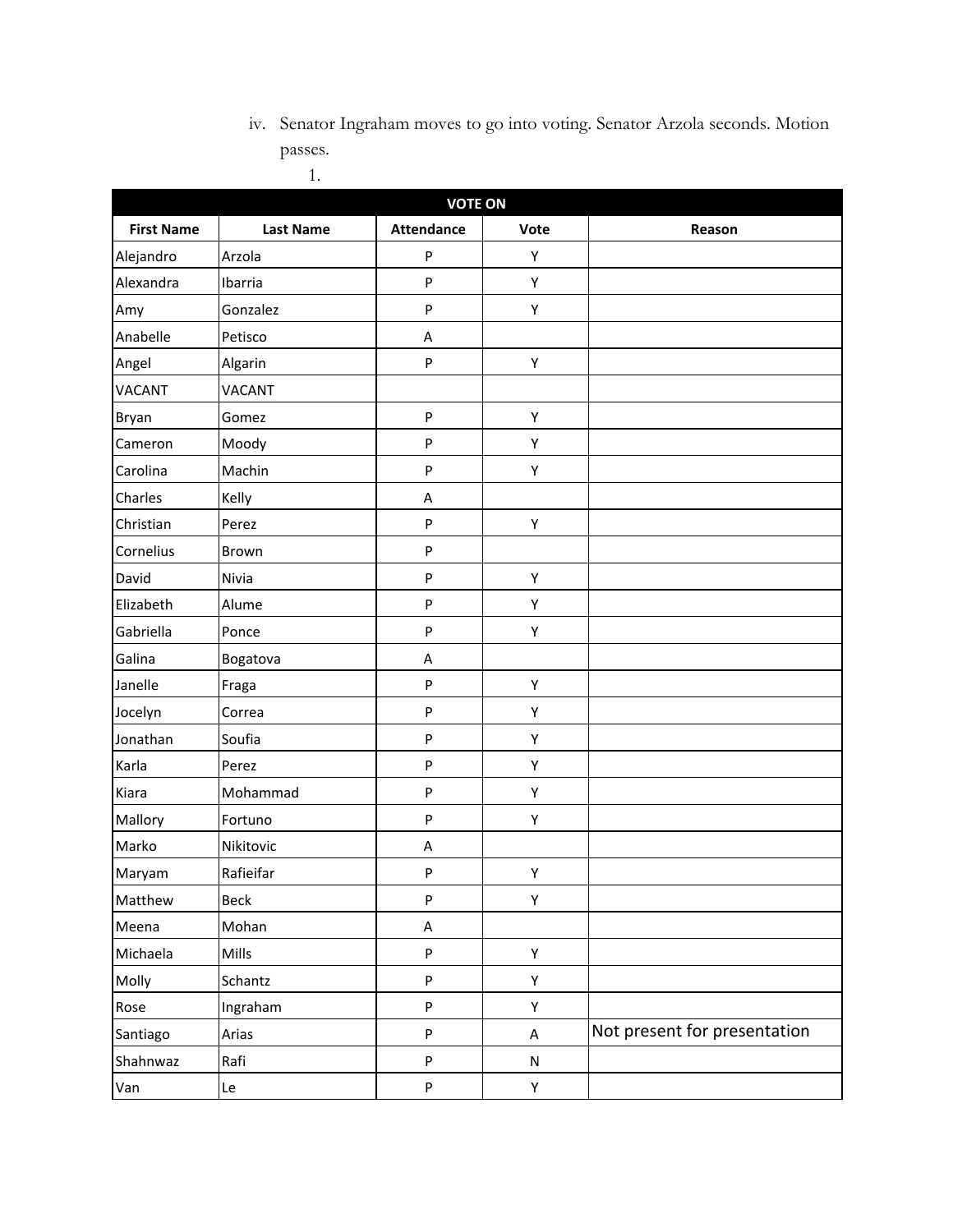| <b>VACANT</b>             | <b>VACANT</b> |                |    |             |
|---------------------------|---------------|----------------|----|-------------|
| <b>VACANT</b>             | <b>VACANT</b> |                |    |             |
| <b>VACANT</b>             | <b>VACANT</b> |                |    |             |
| <b>VACANT</b>             | <b>VACANT</b> |                |    |             |
|                           |               |                |    |             |
| <b>VACANT</b>             | <b>VACANT</b> |                |    |             |
|                           |               | YAY            | 23 |             |
| <b>QUORUM ESTABLISHED</b> |               | <b>NAY</b>     | 11 | <b>PASS</b> |
|                           |               | <b>ABSTAIN</b> | ĩ1 |             |

#### 2. Passed with 23-1-1

#### XIII. New Business

*Point of Personal Privilege for Senator Soufia at 5:05pm; Returned at 5:08pm*

a. Senate Vacant Seat Confirmations

i. 2 Vacant SIPA seats

- 1. Elias Castilla Marquez
	- a. Presentation
	- b. Questions and Answer Period
- 2. Giacomo Jose Natteri
	- a. Presentation
	- b. Question and Answer Period
- 3. Senator Gomez moves to have a 5 minute discussion period. Senator Ingraham seconds. Motion passes.
- 4. Senator Algarin moves to extend the discussion period by 2 minutes. Senator Fraga seconds. Motion passes.
- 5. Senator Gomez moves to go into voting procedure. Senator Ibarria seconds.
- 6. Elias Voting
	- a.

| <b>VOTE ON</b>    |                  |                   |      |        |
|-------------------|------------------|-------------------|------|--------|
| <b>First Name</b> | <b>Last Name</b> | <b>Attendance</b> | Vote | Reason |
| Alejandro         | Arzola           | P                 | Υ    |        |
| Alexandra         | Ibarria          | P                 | Υ    |        |
| Amy               | Gonzalez         | P                 | Υ    |        |
| Anabelle          | Petisco          | A                 |      |        |
| Angel             | Algarin          | P                 | Υ    |        |
| <b>VACANT</b>     | <b>VACANT</b>    |                   |      |        |
| Bryan             | Gomez            | P                 | Υ    |        |
| Cameron           | Moody            | P                 | v    |        |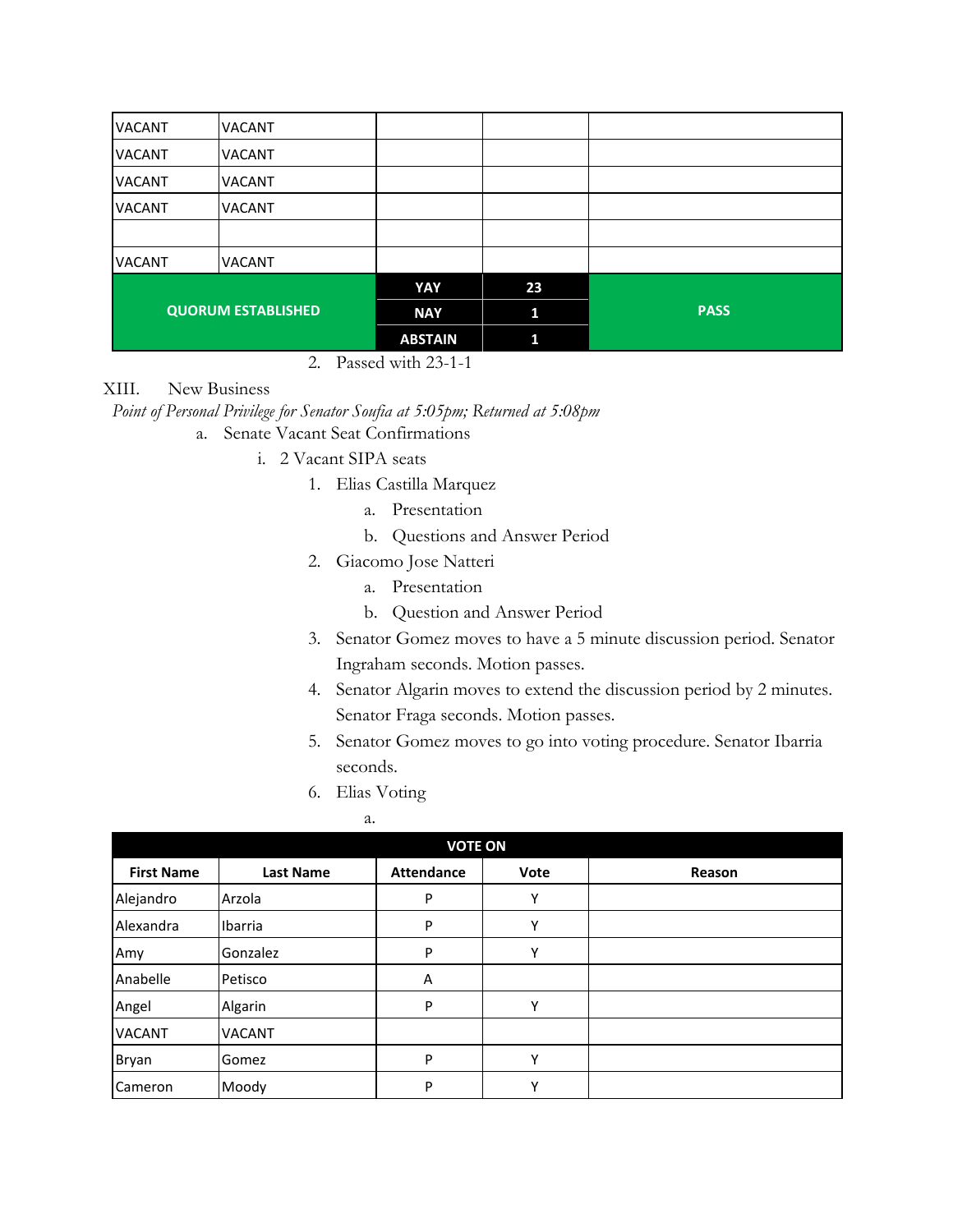| Carolina                  | Machin        | $\mathsf{P}$   | Υ                |             |
|---------------------------|---------------|----------------|------------------|-------------|
| Charles                   | Kelly         | A              |                  |             |
| Christian                 | Perez         | ${\sf P}$      | Υ                |             |
| Cornelius                 | Brown         | $\sf P$        | Υ                |             |
| David                     | Nivia         | $\sf P$        | Υ                |             |
| Elizabeth                 | Alume         | $\mathsf{P}$   | Υ                |             |
| Gabriella                 | Ponce         | ${\sf P}$      | Υ                |             |
| Galina                    | Bogatova      | A              |                  |             |
| Janelle                   | Fraga         | $\sf P$        | Υ                |             |
| Jocelyn                   | Correa        | $\mathsf{P}$   | Υ                |             |
| Jonathan                  | Soufia        | ${\sf P}$      | Υ                |             |
| Karla                     | Perez         | $\sf P$        | Υ                |             |
| Kiara                     | Mohammad      | $\sf P$        | Υ                |             |
| Mallory                   | Fortuno       | $\mathsf{P}$   | Υ                |             |
| Marko                     | Nikitovic     | A              |                  |             |
| Maryam                    | Rafieifar     | ${\sf P}$      | Υ                |             |
| Matthew                   | <b>Beck</b>   | $\sf P$        | Υ                |             |
| Meena                     | Mohan         | A              |                  |             |
| Michaela                  | Mills         | ${\sf P}$      | Υ                |             |
| Molly                     | Schantz       | $\sf P$        | Υ                |             |
| Rose                      | Ingraham      | ${\sf P}$      | Υ                |             |
| Santiago                  | Arias         | $\mathsf{P}$   | Υ                |             |
| Shahnwaz                  | Rafi          | $\sf P$        | Υ                |             |
| Van                       | Le            | ${\sf P}$      | Υ                |             |
| VACANT                    | <b>VACANT</b> |                |                  |             |
| <b>VACANT</b>             | <b>VACANT</b> |                |                  |             |
| <b>VACANT</b>             | VACANT        |                |                  |             |
| <b>VACANT</b>             | <b>VACANT</b> |                |                  |             |
|                           |               |                |                  |             |
| <b>VACANT</b>             | <b>VACANT</b> |                |                  |             |
|                           |               | YAY            | 26               |             |
| <b>QUORUM ESTABLISHED</b> |               | <b>NAY</b>     | $\boldsymbol{0}$ | <b>PASS</b> |
|                           |               | <b>ABSTAIN</b> | $\boldsymbol{0}$ |             |

b. Confirmed with 26-0-0

7. Giacomo Voting

a.

**VOTE ON**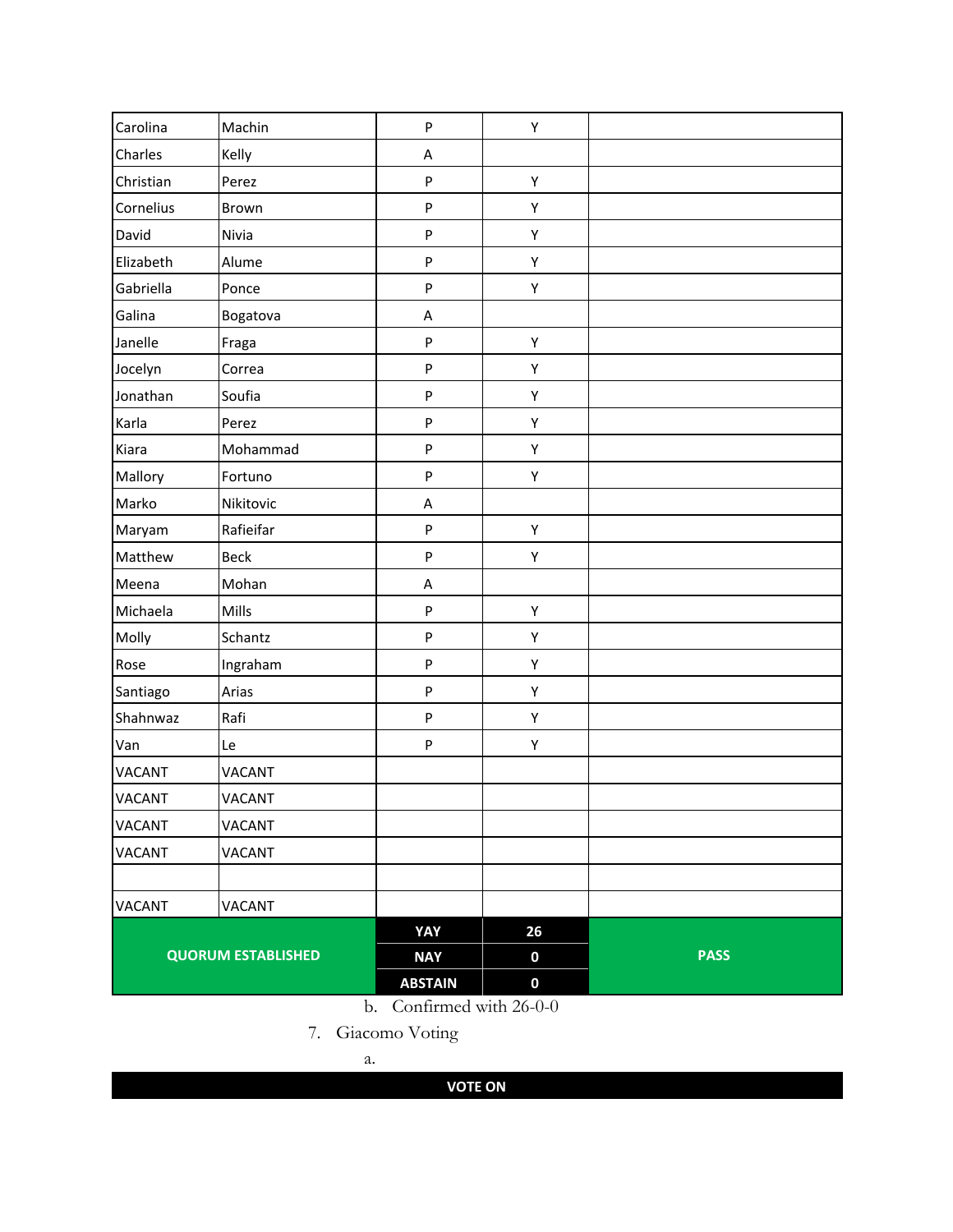| <b>First Name</b> | <b>Last Name</b> | <b>Attendance</b> | Vote      | Reason |
|-------------------|------------------|-------------------|-----------|--------|
| Alejandro         | Arzola           | P                 | Υ         |        |
| Alexandra         | Ibarria          | P                 | Υ         |        |
| Amy               | Gonzalez         | P                 | Υ         |        |
| Anabelle          | Petisco          | A                 |           |        |
| Angel             | Algarin          | $\mathsf{P}$      | Υ         |        |
| <b>VACANT</b>     | <b>VACANT</b>    |                   |           |        |
| Bryan             | Gomez            | $\sf P$           | Υ         |        |
| Cameron           | Moody            | ${\sf P}$         | Υ         |        |
| Carolina          | Machin           | $\mathsf{P}$      | Υ         |        |
| Charles           | Kelly            | A                 |           |        |
| Christian         | Perez            | P                 | Υ         |        |
| Cornelius         | Brown            | P                 | Υ         |        |
| David             | Nivia            | $\mathsf{P}$      | Υ         |        |
| Elizabeth         | Alume            | $\sf P$           | Υ         |        |
| Gabriella         | Ponce            | P                 | Υ         |        |
| Galina            | Bogatova         | A                 |           |        |
| Janelle           | Fraga            | ${\sf P}$         | Υ         |        |
| Jocelyn           | Correa           | P                 | Υ         |        |
| Jonathan          | Soufia           | $\mathsf{P}$      | Υ         |        |
| Karla             | Perez            | P                 | Υ         |        |
| Kiara             | Mohammad         | $\mathsf{P}$      | Υ         |        |
| Mallory           | Fortuno          | P                 | Υ         |        |
| Marko             | Nikitovic        | A                 |           |        |
| Maryam            | Rafieifar        | ${\sf P}$         | Υ         |        |
| Matthew           | <b>Beck</b>      | P                 | Υ         |        |
| Meena             | Mohan            | A                 |           |        |
| Michaela          | Mills            | ${\sf P}$         | Υ         |        |
| Molly             | Schantz          | P                 | Υ         |        |
| Rose              | Ingraham         | ${\sf P}$         | Υ         |        |
| Santiago          | Arias            | P                 | ${\sf N}$ |        |
| Shahnwaz          | Rafi             | P                 | Υ         |        |
| Van               | Le               | ${\sf P}$         | Υ         |        |
| <b>VACANT</b>     | VACANT           |                   |           |        |
| <b>VACANT</b>     | VACANT           |                   |           |        |
| VACANT            | <b>VACANT</b>    |                   |           |        |
| <b>VACANT</b>     | VACANT           |                   |           |        |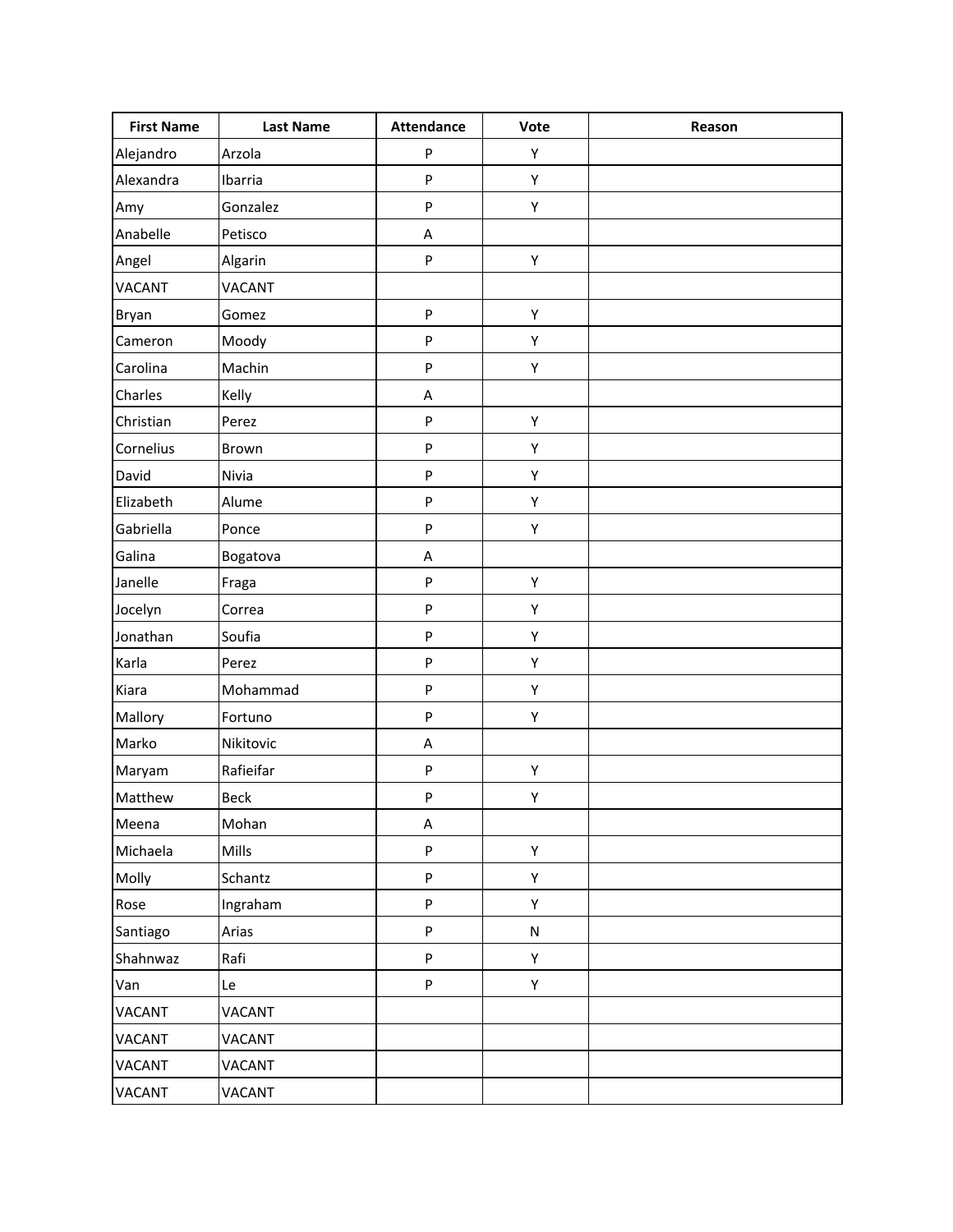| <b>VACANT</b>             | <b>VACANT</b> |                |          |             |
|---------------------------|---------------|----------------|----------|-------------|
| <b>QUORUM ESTABLISHED</b> |               | YAY            | 25       |             |
|                           |               | <b>NAY</b>     |          | <b>PASS</b> |
|                           |               | <b>ABSTAIN</b> | $\bf{0}$ |             |

b. Confirmed with 25-1-0

*Point of Personal Privilege for Senator Gonzalez at 5:33pm; Returned at 5:37pm* ii. 3 Vacant CASE seats

1. Serena Perpetual Correia

- a. Presentation
	- b. Question and Answer Period

*Point of Personal Privilege for Senator Beck at 5:40pm; Returned at 5:46pm*

i. Senator Gomez moves to extend the question and answer period by 2 minutes. Senator Brown seconds. Motion passes.

*Point of Personal Privilege for Senator Rafi at 5:41pm; Dismissed*

2. Senator Algarin moves to go into voting procedure. Senator Gomez seconds. Motion passes.

| <b>VOTE ON</b>    |                  |                   |      |                              |
|-------------------|------------------|-------------------|------|------------------------------|
| <b>First Name</b> | <b>Last Name</b> | <b>Attendance</b> | Vote | Reason                       |
| Alejandro         | Arzola           | P                 | N    |                              |
| Alexandra         | Ibarria          | ${\sf P}$         | Υ    |                              |
| Amy               | Gonzalez         | P                 | Α    | not present for presentation |
| Anabelle          | Petisco          | Α                 |      |                              |
| Angel             | Algarin          | $\mathsf{P}$      | N    |                              |
| <b>VACANT</b>     | VACANT           |                   |      |                              |
| Bryan             | Gomez            | P                 | Υ    |                              |
| Cameron           | Moody            | P                 | Υ    |                              |
| Carolina          | Machin           | P                 | Υ    |                              |
| Charles           | Kelly            | Α                 |      |                              |
| Christian         | Perez            | P                 | N    |                              |
| Cornelius         | Brown            | P                 | Y    |                              |
| David             | Nivia            | P                 | Y    |                              |
| Elizabeth         | Alume            | P                 | N    |                              |
| Gabriella         | Ponce            | P                 | N    |                              |
| Galina            | Bogatova         | Α                 |      |                              |
| Janelle           | Fraga            | P                 | N    |                              |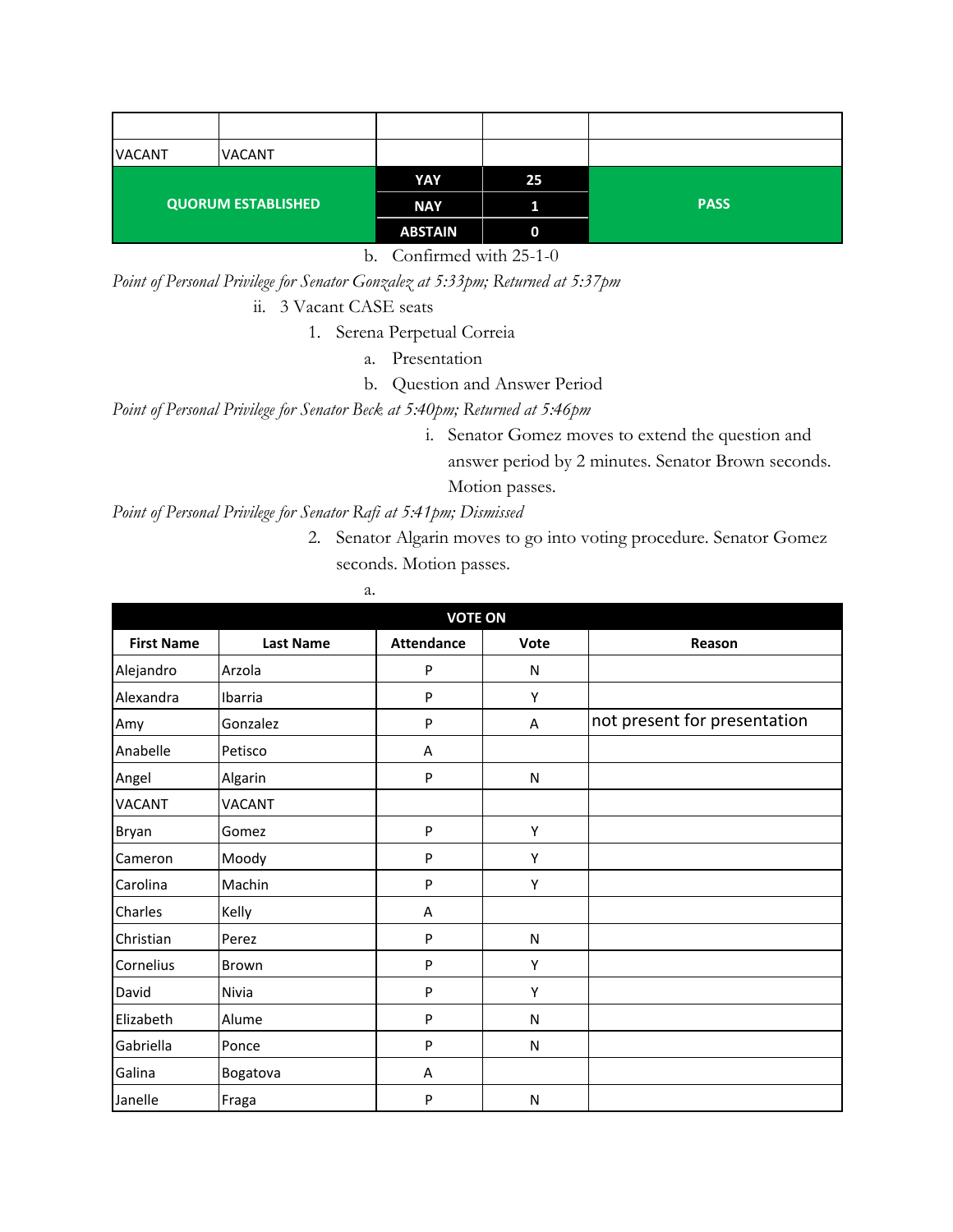| Jocelyn                   | Correa        | P                         | Υ            |             |
|---------------------------|---------------|---------------------------|--------------|-------------|
| Jonathan                  | Soufia        | P                         | ${\sf N}$    |             |
| Karla                     | Perez         | P                         | Υ            |             |
| Kiara                     | Mohammad      | P                         | Υ            |             |
| Mallory                   | Fortuno       | P                         | ${\sf N}$    |             |
| Marko                     | Nikitovic     | $\boldsymbol{\mathsf{A}}$ |              |             |
| Maryam                    | Rafieifar     | P                         | Υ            |             |
| Matthew                   | Beck          | P                         |              |             |
| Meena                     | Mohan         | A                         |              |             |
| Michaela                  | Mills         | P                         | Υ            |             |
| Molly                     | Schantz       | P                         | Υ            |             |
| Rose                      | Ingraham      | P                         | N            |             |
| Santiago                  | Arias         | P                         | Υ            |             |
| Shahnwaz                  | Rafi          | A                         |              |             |
| Van                       | Le            | P                         | Υ            |             |
| <b>VACANT</b>             | <b>VACANT</b> |                           |              |             |
| VACANT                    | <b>VACANT</b> |                           |              |             |
| <b>VACANT</b>             | <b>VACANT</b> |                           |              |             |
| <b>VACANT</b>             | <b>VACANT</b> |                           |              |             |
|                           |               |                           |              |             |
| <b>VACANT</b>             | <b>VACANT</b> |                           |              |             |
|                           |               | YAY                       | 14           |             |
| <b>QUORUM ESTABLISHED</b> |               | <b>NAY</b>                | 9            | <b>PASS</b> |
|                           |               | <b>ABSTAIN</b>            | $\mathbf{1}$ |             |

b. Confirmed with 14-9-1

Senator Algarin moves to add Homecoming confirmation. Senator Arzola seconds. Motion passes. *Point of Personal Privilege for Chief Justice at 5:46pm; Returned at 5:50pm*

- b. Homecoming Overall Director Confirmation Natalie Betancourt
	- i. Presentation
	- ii. Question and Answer Period
		- 1. Senator Arzola moves to close question and answer period. Senator Gomez seconds. Motion passes.
		- 2. Senator Arzola moves to go into voting procedure. Senator Gomez seconds. Motion passes.

*Point of Personal Privilege for senator Arzola at 5:54pm; Returned at 5:58pm*

a.

| <b>VOTE ON</b>    |           |                   |      |        |
|-------------------|-----------|-------------------|------|--------|
| <b>First Name</b> | Last Name | <b>Attendance</b> | Vote | Reason |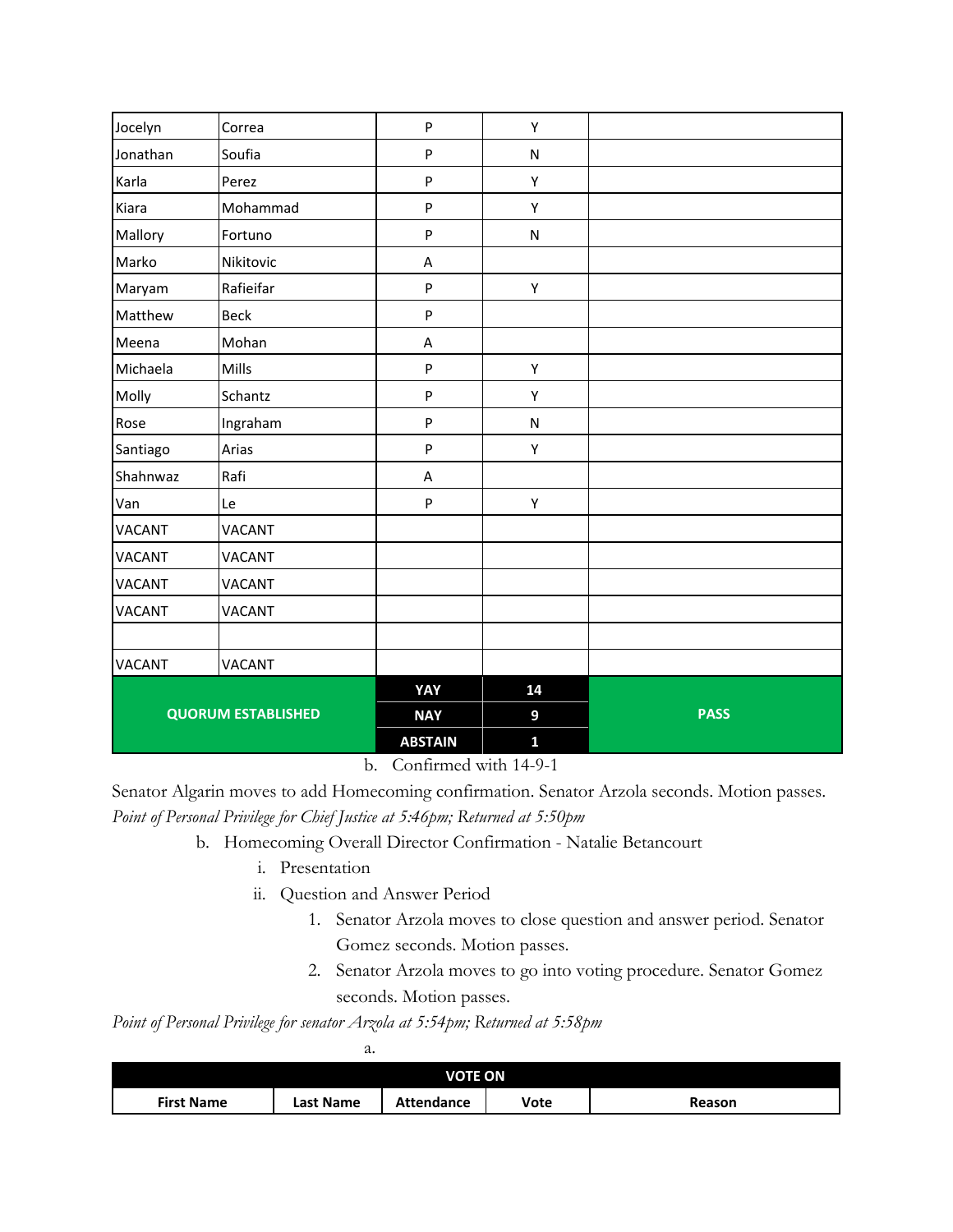| Alejandro        | Arzola      | P                         | Υ |  |
|------------------|-------------|---------------------------|---|--|
| Alexandra        | Ibarria     | P                         | Υ |  |
| Amy              | Gonzalez    | ${\sf P}$                 | Υ |  |
| Anabelle         | Petisco     | A                         |   |  |
| Angel            | Algarin     | P                         | Υ |  |
| Angelica         | Moncada     |                           |   |  |
| Bryan            | Gomez       | ${\sf P}$                 | Υ |  |
| Cameron          | Moody       | ${\sf P}$                 | Υ |  |
| Carolina         | Machin      | P                         | Υ |  |
| Charles          | Kelly       | Α                         |   |  |
| Christian        | Perez       | P                         | Υ |  |
| Cornelius        | Brown       | ${\sf P}$                 | Υ |  |
| David            | Nivia       | ${\sf P}$                 | Υ |  |
| Elizabeth        | Alume       | P                         | Υ |  |
| Gabriella        | Ponce       | ${\sf P}$                 | Υ |  |
| Giacomo          | Natteri     | P                         | Υ |  |
| Janelle          | Fraga       | ${\sf P}$                 | Υ |  |
| Jocelyn          | Correa      | P                         | Υ |  |
| Jonathan         | Soufia      | P                         | Υ |  |
| Karla            | Perez       | ${\sf P}$                 | Υ |  |
| Kiara            | Mohammad    | P                         | Υ |  |
| Mallory          | Fortuno     | ${\sf P}$                 | Υ |  |
| Marko            | Nikitovic   | Α                         |   |  |
| Maryam           | Rafieifar   | ${\sf P}$                 | Υ |  |
| Matthew          | <b>Beck</b> | P                         | Υ |  |
| Meena            | Mohan       | Α                         |   |  |
| Michaela         | Mills       | P                         | Υ |  |
| Molly            | Schantz     | ${\sf P}$                 | Υ |  |
| Rose             | Ingraham    | P                         | Υ |  |
| Santiago         | Arias       | $\boldsymbol{\mathsf{P}}$ | Υ |  |
| Shahnwaz         | Rafi        | A                         |   |  |
| Van              | Le          | $\boldsymbol{\mathsf{P}}$ | Υ |  |
| Elias Castilla   | Marquez     | $\boldsymbol{\mathsf{P}}$ | Υ |  |
| Serena Perpetual | Correia     | P                         | Υ |  |
| VACANT           | VACANT      |                           |   |  |
| VACANT           | VACANT      |                           |   |  |
| VACANT           | VACANT      |                           |   |  |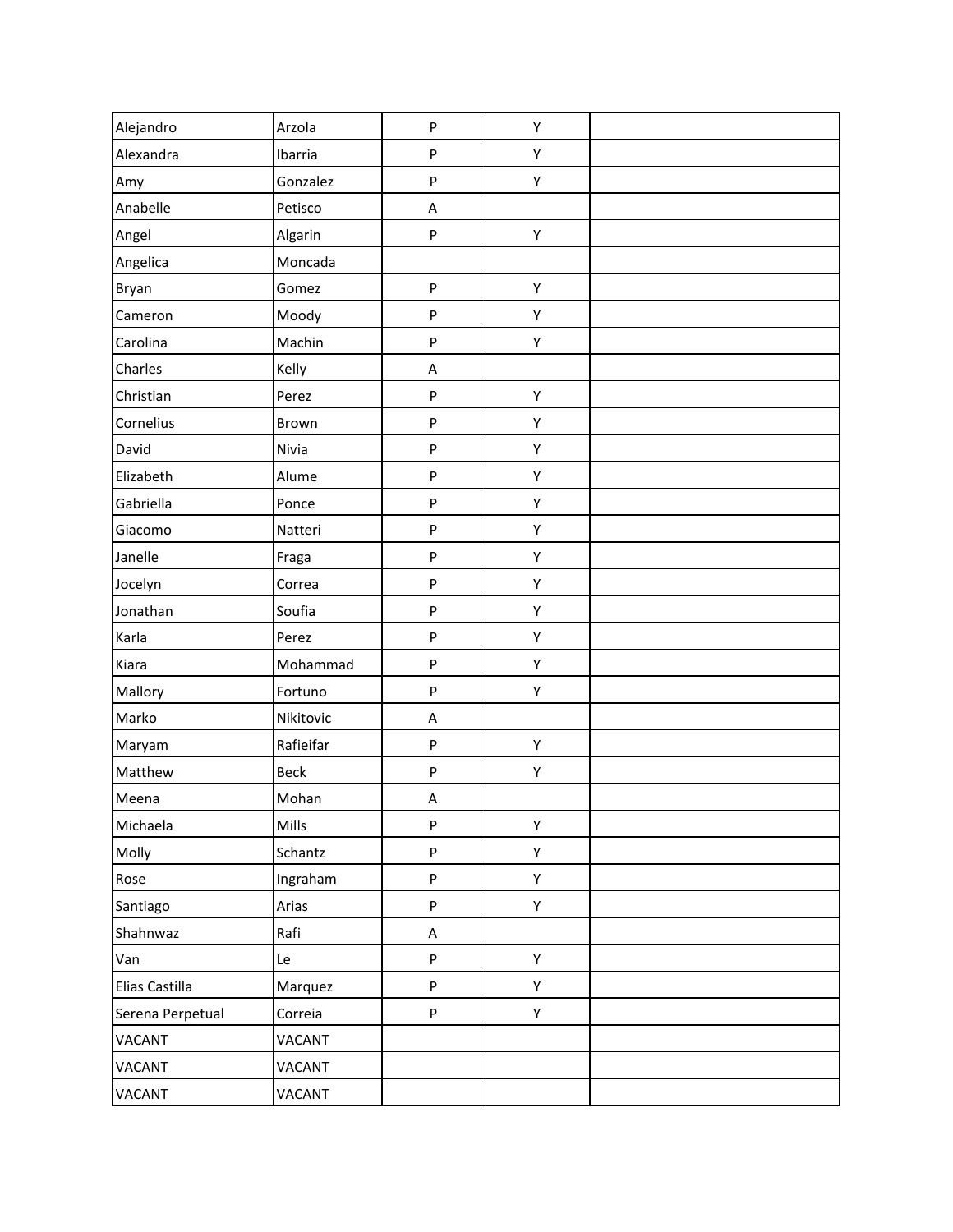| <b>VACANT</b>             | <b>VACANT</b> |                |    |             |
|---------------------------|---------------|----------------|----|-------------|
| <b>QUORUM ESTABLISHED</b> |               | YAY            | 28 |             |
|                           |               | <b>NAY</b>     | 0  | <b>PASS</b> |
|                           |               | <b>ABSTAIN</b> | 0  |             |

b. Confirmed with 28-0-0

*Point of Personal Privilege for Senator Mills at 5:56pm; returned at 6:00pm*

Senator Ingraham moves to add Finance Committee Chair nominations. Senator Arzola seconds. Motion passes.

Senator Arias moves to extend the senate meeting by 20 minutes. Senator Gomez seconds. Motion passes.

Senator Gomez moves to open nominations for Finance Committee Chair. Senator Algarin seconds. Motion passes.

Senator Gomez nominates Senator Alume. Senator Alume accepts.

Senator Algarin moves to close the floor for nominations. Senator Fraga seconds. Motion passes.

- c. Finance Committee Chair Elizabeth Alume
	- i. Presentation
	- ii. Questions and Answer Period
		- 1. Senator Ibarria moves to close question and answer period. Senator Fraga. Motion passes.
	- iii. Senator Ibarria moves to go into voting procedure. Senator Fraga seconds. Motion passes.
	- iv. Senator Fraga moves to vote by unanimous consent. Senator Ibarria seconds.Motion passes
		- 1. Senator Alume confirmed as new Finance Committee Chair
- d. 1 Vacant Engineering seats
	- i. Hiba Khalil
		- 1. Presentation
		- 2. Question and Answer Period
			- a. Senator Beck moves to close question and answer. Senator Ingraham seconds. Motion passes.
	- ii. Jacob Haresh Bharat
		- 1. Presentation
		- 2. Question and Answer Period
			- a. Senator Algarin moves to close question and answer period. Senator Arzola seconds. Motion passes.

Senator Algarin moves to add emoluments to new business. Senator Arzola seconds. Motion passes.

### iii. Jissell Muir

1. Presentation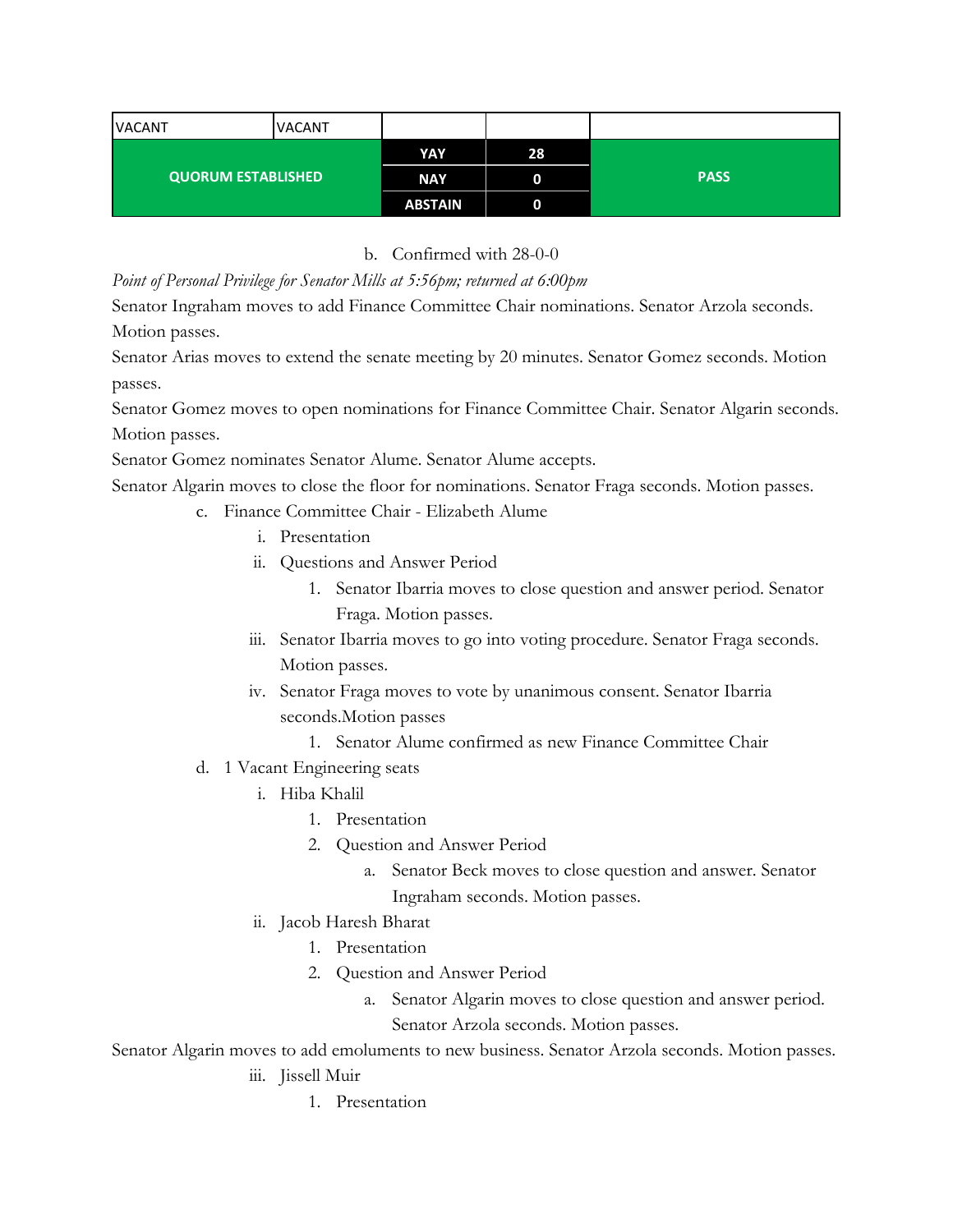2. Question and Answer Period

Senator Arias moves to extend the senate meeting by 10 minutes. Senator Ingraham seconds. Motion passes.

> 3. Senator Arzola moves to go into a 2 minute discussion period. Senator Fortuno seconds. Motion passes.

*Point of Personal Privilege for Senator Machin at 6:23pm; Dismissed*

4. Senator Ingraham moves to extend discussion by 30 seconds. Senator Arzola seconds. Motion passes.

*Point of Personal Privilege for Senator Fraga at 6:25pm; Dismissed*

5. Senator Algarin moves to go into voting procedure. Senator Gomez seconds. Motion passes.

| а. |
|----|
|----|

| <b>VOTE ON</b>    |                  |                   |         |        |
|-------------------|------------------|-------------------|---------|--------|
| <b>First Name</b> | <b>Last Name</b> | <b>Attendance</b> | Vote    | Reason |
| Alejandro         | Arzola           | P                 | Jissell |        |
| Alexandra         | Ibarria          | $\mathsf{P}$      | Jissell |        |
| Amy               | Gonzalez         | $\mathsf{P}$      | Jissell |        |
| Anabelle          | Petisco          | A                 |         |        |
| Angel             | Algarin          | P                 |         |        |
| Angelica          | Moncada          |                   |         |        |
| Bryan             | Gomez            | $\sf P$           | Jissell |        |
| Cameron           | Moody            | $\sf P$           | Hiba    |        |
| Carolina          | Machin           | Α                 |         |        |
| Charles           | Kelly            | Α                 |         |        |
| Christian         | Perez            | ${\sf P}$         | Jissell |        |
| Cornelius         | <b>Brown</b>     | P                 |         |        |
| David             | Nivia            | $\sf P$           | Jissell |        |
| Elizabeth         | Alume            | $\mathsf{P}$      | Hiba    |        |
| Gabriella         | Ponce            | $\mathsf{P}$      | Jissell |        |
| Giacomo           | Natteri          | $\sf P$           | Jissell |        |
| Janelle           | Fraga            | Α                 |         |        |
| Jocelyn           | Correa           | P                 | Hiba    |        |
| Jonathan          | Soufia           | P                 | Hiba    |        |
| Karla             | Perez            | $\sf P$           | Jissell |        |
| Kiara             | Mohammad         | P                 |         |        |
| Mallory           | Fortuno          | $\sf P$           | Hiba    |        |
| Marko             | Nikitovic        | Α                 |         |        |
| Maryam            | Rafieifar        | ${\sf P}$         | Hiba    |        |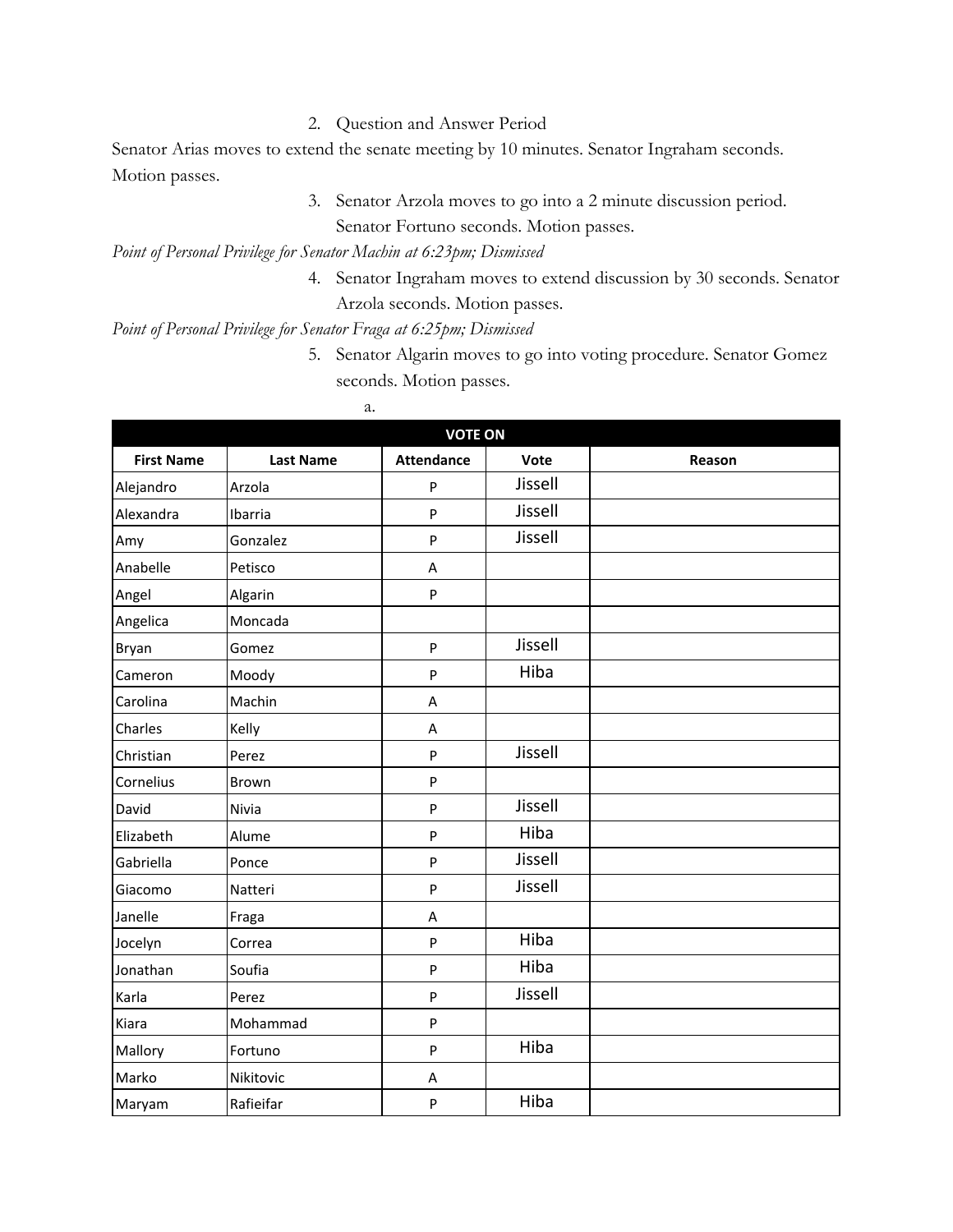| Matthew                   | <b>Beck</b>   | P              | Hiba    |             |
|---------------------------|---------------|----------------|---------|-------------|
| Meena                     | Mohan         | A              |         |             |
| Michaela                  | Mills         | P              |         |             |
| Molly                     | Schantz       | P              | Hiba    |             |
| Rose                      | Ingraham      | P              | Hiba    |             |
| Santiago                  | Arias         | P              | Hiba    |             |
| Shahnwaz                  | Rafi          | A              |         |             |
| Van                       | Le            | P              | Hiba    |             |
| Elias Castilla            | Marquez       | P              | Jissell |             |
| Serena<br>Perpetual       | Correia       | P              | Jacob   |             |
| <b>VACANT</b>             | <b>VACANT</b> |                |         |             |
| <b>VACANT</b>             | <b>VACANT</b> |                |         |             |
| VACANT                    | <b>VACANT</b> |                |         |             |
| <b>VACANT</b>             | VACANT        |                |         |             |
| <b>QUORUM ESTABLISHED</b> |               | <b>Hiba</b>    | 11      |             |
|                           |               | Jacob          | Ū.      | <b>PASS</b> |
|                           |               | <b>Jissell</b> | 10      |             |

## b. Hiba Khalil confirmed

Senator Arias moves to extend the senate meeting by 10 minutes. Senator Perez seconds. Call for roll call.

| <b>VOTE ON</b>    |                  |                   |      |        |
|-------------------|------------------|-------------------|------|--------|
| <b>First Name</b> | <b>Last Name</b> | <b>Attendance</b> | Vote | Reason |
| Alejandro         | Arzola           | P                 | N    |        |
| Alexandra         | Ibarria          | P                 | N    |        |
| Amy               | Gonzalez         | P                 | N    |        |
| Anabelle          | Petisco          | Α                 |      |        |
| Angel             | Algarin          | P                 | Υ    |        |
| Angelica          | Moncada          |                   |      |        |
| Bryan             | Gomez            | P                 | N    |        |
| Cameron           | Moody            | P                 | Υ    |        |
| Carolina          | Machin           | Α                 |      |        |
| Charles           | Kelly            | Α                 |      |        |
| Christian         | Perez            | P                 | Υ    |        |
| Cornelius         | Brown            | P                 | N    |        |
| David             | Nivia            | P                 | Υ    |        |
| Elizabeth         | Alume            | P                 | Y    |        |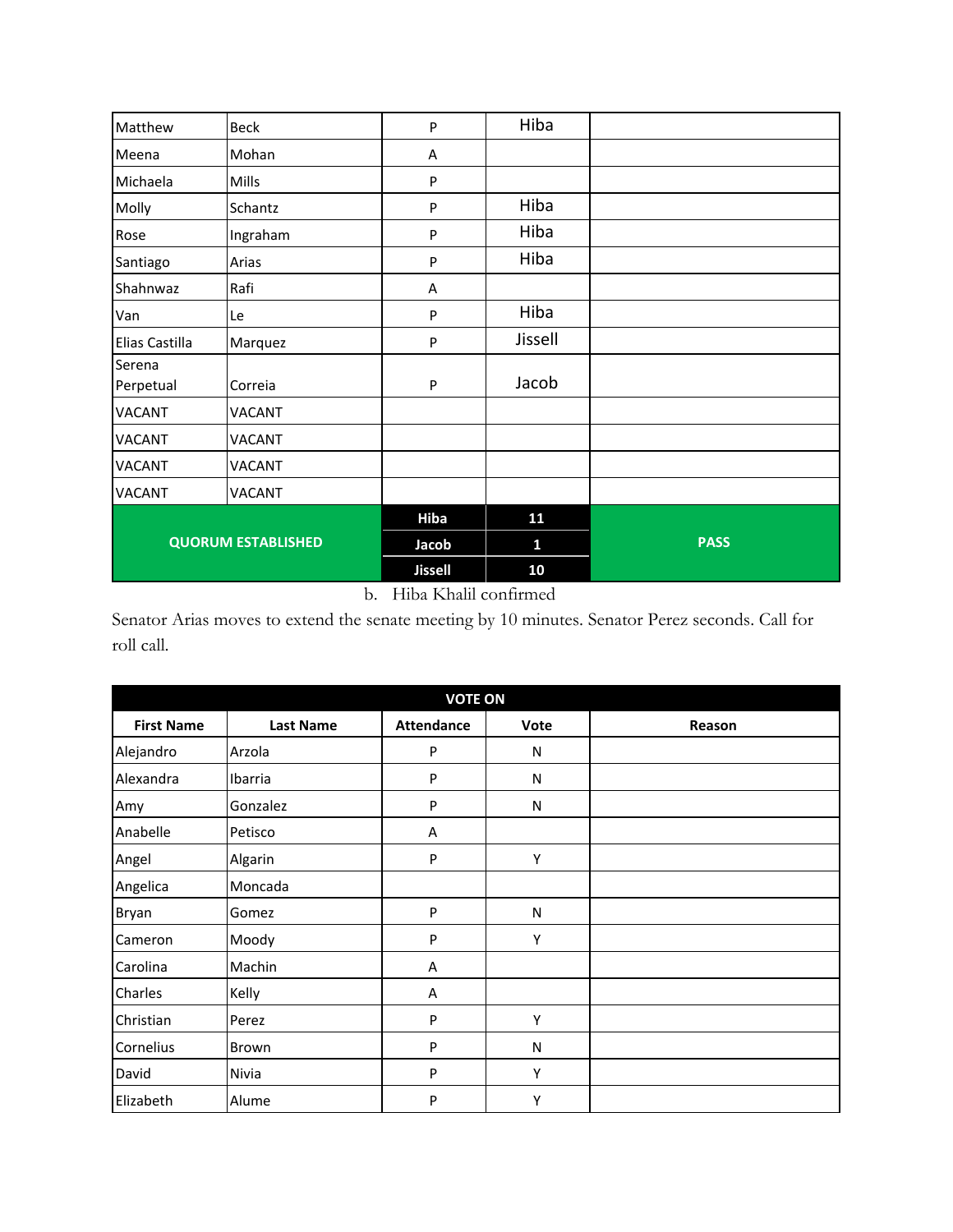| Gabriella                 | Ponce         | $\sf P$                   | Υ                |             |
|---------------------------|---------------|---------------------------|------------------|-------------|
| Giacomo                   | Natteri       | ${\sf P}$                 | Υ                |             |
| Janelle                   | Fraga         | A                         |                  |             |
| Jocelyn                   | Correa        | $\sf P$                   | Υ                |             |
| Jonathan                  | Soufia        | $\boldsymbol{\mathsf{P}}$ | ${\sf N}$        |             |
| Karla                     | Perez         | $\sf P$                   | Υ                |             |
| Kiara                     | Mohammad      | $\mathsf{P}$              | Y                |             |
| Mallory                   | Fortuno       | $\sf P$                   | ${\sf N}$        |             |
| Marko                     | Nikitovic     | Α                         |                  |             |
| Maryam                    | Rafieifar     | $\sf P$                   | Υ                |             |
| Matthew                   | <b>Beck</b>   | $\sf P$                   | ${\sf N}$        |             |
| Meena                     | Mohan         | A                         |                  |             |
| Michaela                  | Mills         | $\boldsymbol{\mathsf{P}}$ | Υ                |             |
| Molly                     | Schantz       | $\boldsymbol{\mathsf{P}}$ | ${\sf N}$        |             |
| Rose                      | Ingraham      | $\boldsymbol{\mathsf{P}}$ | Υ                |             |
| Santiago                  | Arias         | $\boldsymbol{\mathsf{P}}$ | Υ                |             |
| Shahnwaz                  | Rafi          | A                         |                  |             |
| Van                       | Le            | $\sf P$                   | Υ                |             |
| Elias Castilla            | Marquez       | ${\sf P}$                 | Υ                |             |
| Serena<br>Perpetual       | Correia       | $\mathsf{P}$              | Υ                |             |
| <b>VACANT</b>             | <b>VACANT</b> |                           |                  |             |
| <b>VACANT</b>             | <b>VACANT</b> |                           |                  |             |
| <b>VACANT</b>             | <b>VACANT</b> |                           |                  |             |
| <b>VACANT</b>             | <b>VACANT</b> |                           |                  |             |
|                           |               | YAY                       | 17               |             |
| <b>QUORUM ESTABLISHED</b> |               |                           | 9                | <b>PASS</b> |
|                           |               | <b>NAY</b>                |                  |             |
|                           |               | <b>ABSTAIN</b>            | $\boldsymbol{0}$ |             |

Passed with 17-6-0; Senate is extended.

- e. New Senator's Oath
	- i. "I, (Officer's Full Name) do solemnly swear (or affirm) that I will support the Constitution of the United States, the constitution and the laws of the state of Florida, the Constitution and the laws of the Student Government Association of Florida International University, and that I will bear true faith and allegiance to the same; that I take this obligation freely, without any mental reservation or purpose of evasion; and that I will well and faithfully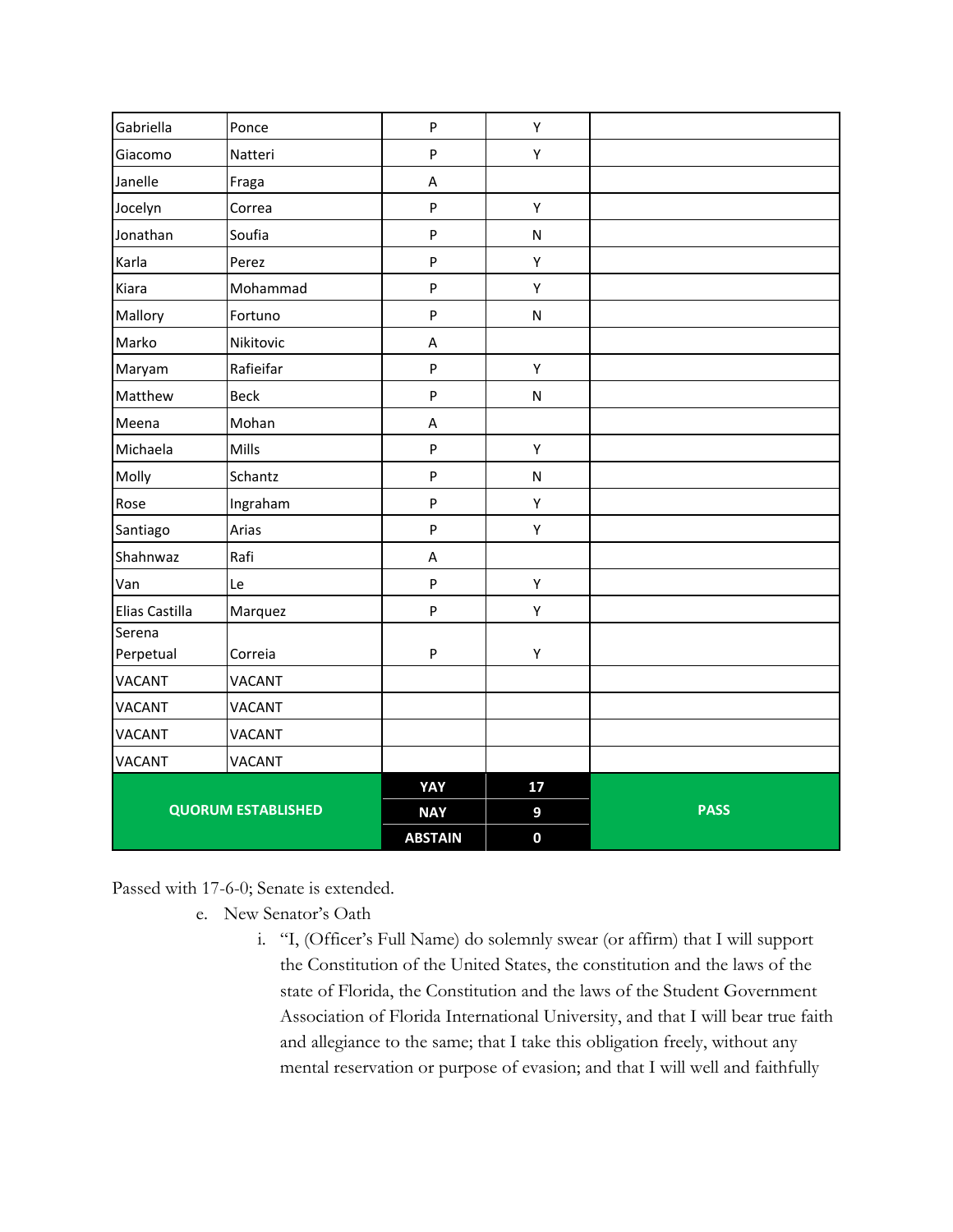discharge the duties of the office on which I am about to enter, to the best of my ability, so help me God (or on pain of impeachment).

*Point of Personal Privilege for Senator Gomez at 6:32pm; Dismissed*

*Point of Personal Privilege for Senator Fortuno at 6:33pm; Dismissed*

*Point of Personal Privilege for Senator Castillas at 6:36pm; Dismissed*

Senator Arzola moves to open all vacant seats. Senator Beck seconds. Motion passes.

Senator Arzola moves to audit Panther Power. Senator Beck seconds. Motion passes.

Senator Perez moves to audit CLS. Senator Alume seconds. Motion passes.

Senator Beck moves to add item H to the next order of business. Senator Arzola seconds. Motion passes

- f. Nominations
	- i. Finance Seat
	- ii. ORC Chair
	- iii. Student Advocacy Chair
		- 1. Senator Algarin moves to open nominations for Student Advocacy Chair. Senator Christian Perez seconds. Motion passes.
		- 2. Senator Beck moves to close nominations. Senator Algarin seconds. Motion passes.
	- iv. Finance Chair
- g. Open All Vacant Seats
- h. Secretary of Athletics Samantha Zawadski (moved ahead)
	- i. Presentation
	- ii. Question and Answer Period
		- 1. Senator Algarin moves to close question and answer period. Senator Arzola seconds. Motion passes.
	- iii. Senator Algarin moves to go into voting. Senator Beck seconds. Motion passes.

Senator Beck moves to extend the senate by 2 minutes. Senator Algarin seconds. Motion passes.

- iv. Senator Ibarria moves to vote by unanimous consent. Senator Arzola seconds. Motion passes.
	- 1. Samantha Zawadski confirmed
- i. Audit Panther Power
- j. Audit CLS
- k. SA3620 -Appropriation To Fund The Lighting Up Campus Kickoff
- l. SA 3620 -
- m. SA 3622 -
- n. Emoluments
- XIV. Advisor Report